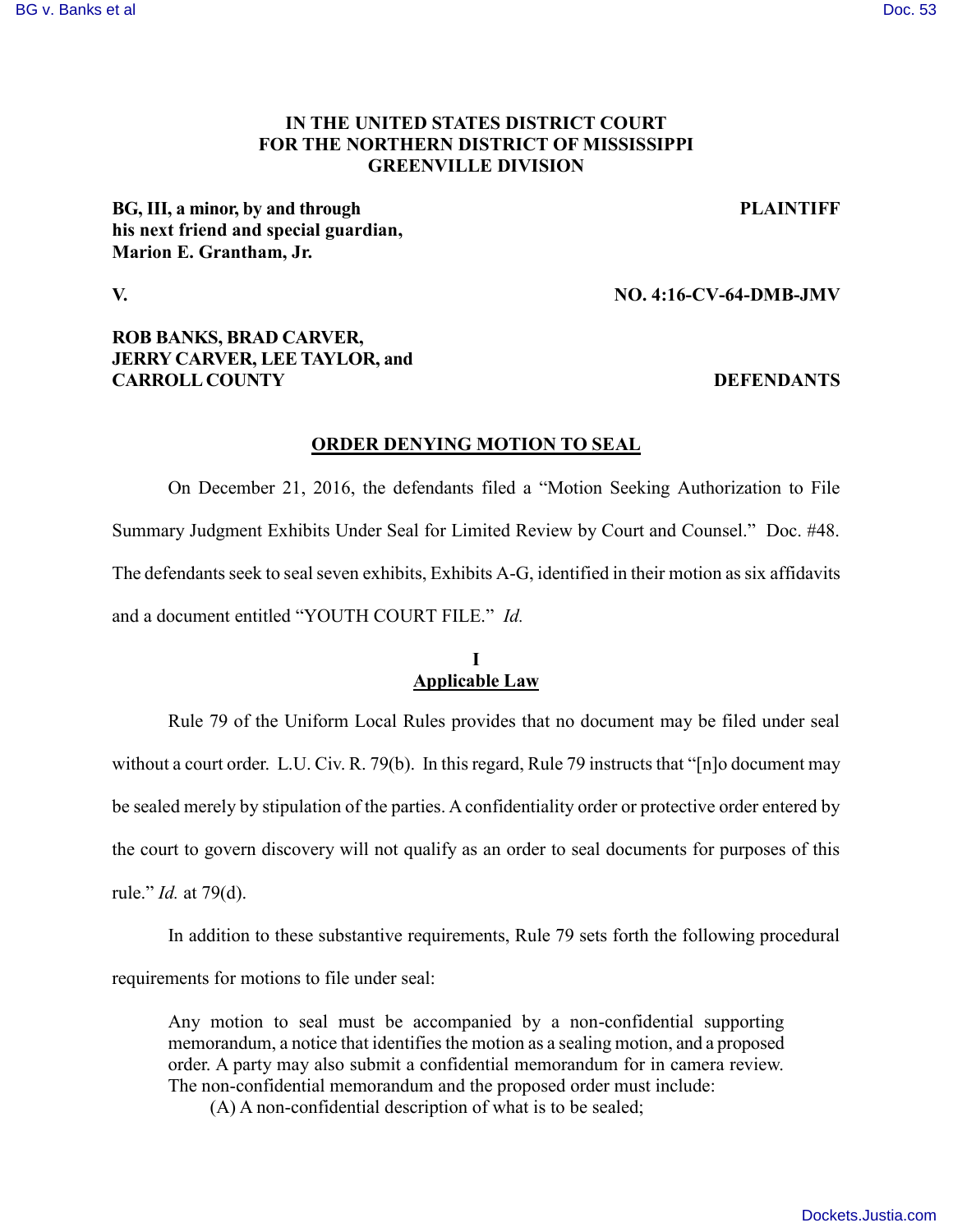(B) A specific request that the document or case:

(1) Be sealed from any access by the public and the litigants' counsel;

(2) Be sealed from public access only, with CM/ECF access permitted to the litigants' counsel; or

(3) Be sealed only from public access in CM/ECF, but available for public viewing at one or more terminals located within the Clerk's office.

(C) A statement of why sealing is necessary, why the specific character of sealing set forth in subparts (1)-(3) above is most appropriate, and why another procedure will not suffice;

(D) References to governing case law; and

(E) Unless permanent sealing is sought, a statement of the period of time the party seeks to have the matter maintained under seal and how the matter is to be handled upon unsealing.

(F) The proposed order must recite the findings required by governing case law to support the proposed sealing. Any confidential memoranda will be treated as sealed pending the outcome of the ruling on the motion.

*Id.* at 79(e)(3).

There is a "presumption in favor of the public's access to judicial records," and the decision whether to order judicial records sealed is committed to the sound discretion of the district court, which must "balance the public's common-law right of access against the interests favoring nondisclosure." *SEC v. Van Waeyenberghe*, 990 F.2d 845, 848–49 (5th Cir. 1993). *Accord*, *Test Masters Educ. Servs. v. Robin Singh Educ. Servs.*, 799 F.3d 437, 454 (5th Cir. 2015); *Casa Orlando Apartments, Ltd. v. Fed. Nat'l Mortgage Ass'n*, 624 F.3d 185, 201 & n.70 (5th Cir. 2010). Where, as here, the documents sought to be sealed are exhibits to a dispositive motion, the weight afforded to the public's common-law right of access is necessarily greater. *See United States v. Amodeo*, 71 F.3d 1044, 1049 (2d Cir. 1995) ("[T]he weight to be given the presumption of access must be governed by the role of the material at issue in the exercise of Article III judicial power and the resultant value of such information to those monitoring the federal courts."); *Chicago Tribune Co. v. Bridgestone/Firestone, Inc.*, 263 F.3d 1304, 1312 & n.11 (11th Cir. 2001) (collecting circuit cases) ("The better rule is that material filed with discovery motions is not subject to the common-law right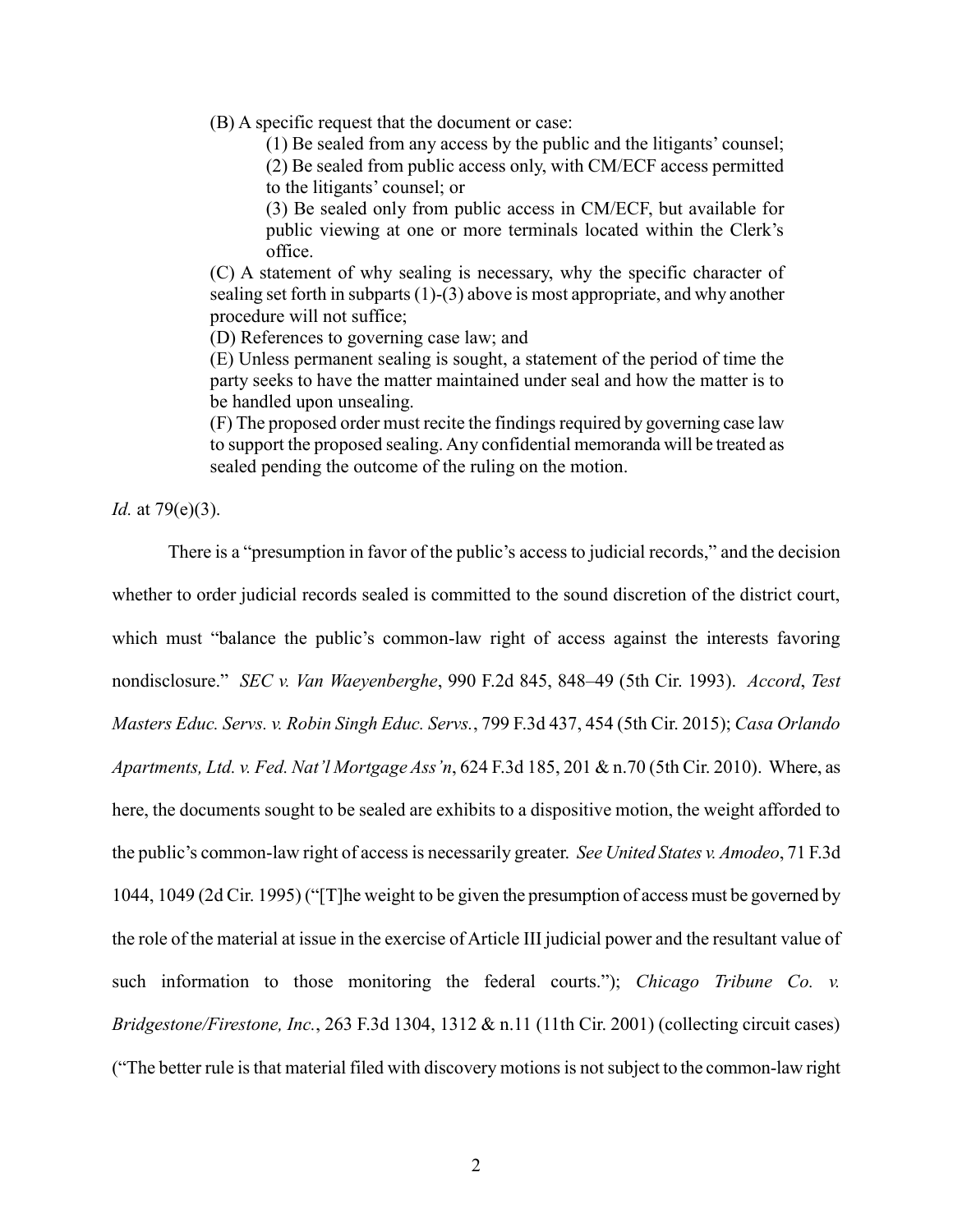of access, whereas discovery material filed in connection with pretrial motions that require judicial

resolution of the merits is subject to the common-law right ….").

# **II Analysis**

In seeking to seal the specified exhibits, the defendants, in their non-confidential supporting memorandum, only cite as authority a paragraph from the agreed protective order issued by United States Magistrate Judge Jane M. Virden on July 1, 2016, regarding discovery in this case.<sup>1</sup> Doc. #49

at 1–2. That paragraph of the protective order states:

The parties shall file a motion to seal before this Court prior to filing any part of Plaintiff's Youth Court file they obtain, pursuant to L.U.Civ.R. 79. The parties may only file a portion of Plaintiff's Youth Court file after this Court has granted and entered an Order permitting the parties to file certain portions of the Carroll County Youth Court file under seal. By filing said documents found in the Plaintiff's Carroll County Youth Court file, neither of the parties concede the relevance or admissibility of these portions of the file. The parties may not otherwise file any portion of Plaintiff's Carroll County Youth Court file in this action.

Doc. #36 at ¶ 5. The protective order notes, among other things, that the plaintiff's Youth Court file

is sealed in the Youth Court of Carroll County, Mississippi. *Id.* at 1.

As an initial matter, Rule 79 explicitly states that a protective order governing discovery will

not justify sealing under the rule. L.U. Civ. R. 79(d).

Furthermore, while Rule 79 provides that "[a] statute mandating or permitting the nondisclosure of a class of documents provides sufficient authority to support an order sealing documents," the defendants cite no such statute. For instance, regarding the Youth Court file under seal in the Carroll County Youth Court, the defendants make no attempt to identify the statute permitting such sealing in state court. Regarding the affidavits, the defendants do not attempt to describe what information they include or why they should be sealed. Though the interests favoring

 $\overline{a}$  $1$ . The memorandum is virtually identical to the defendants' motion except for its addition of the paragraph from the protective order.